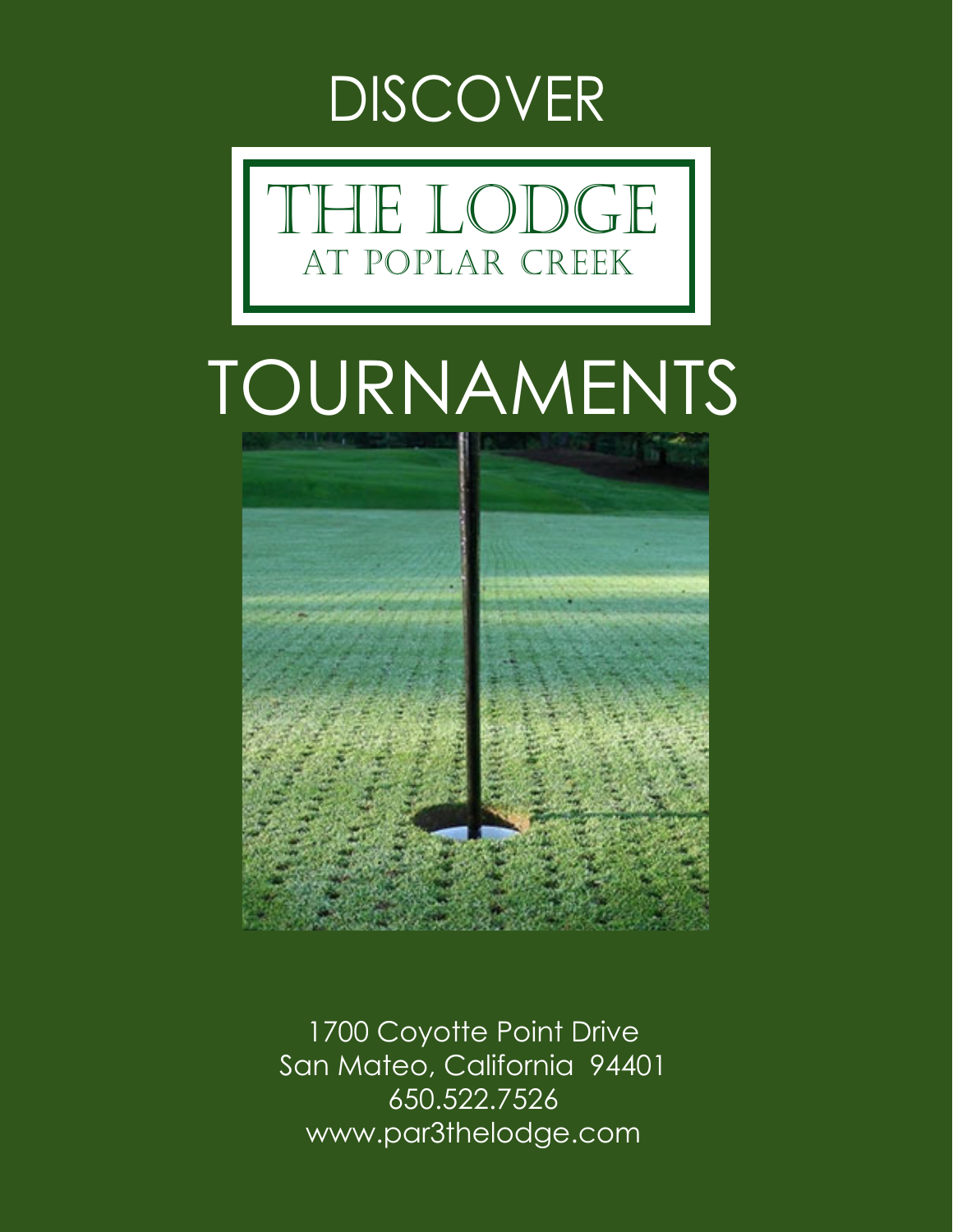

OFFER TWO UNIQUE VENUES IN ONE BEAUTIFUL LOCATION IN THE HEART OF THE PENINSULA

IDEAL FOR EVENTS FROM 20-200; OUR 25 YEARS OF CATERING AND RESTAURANT EXPERIENCE ENSURE A SEAMLESS AND UNFORGETTABLE EVENT

SELECT FROM SEASONAL MENUS DESIGNED TO MEET A WIDE RANGE OF BUDGETS AND TASTES

> **CORPORATE EVENTS•WEDDINGS GOLF TOURNAMENTS•FUNDRAISERS REHEARSAL DINNERS BAR/BAT MITZVAHS BIRTHDAY PARTIES QUINCENERIAS**

**COME CELEBRATE AT THE LODGE**

**THE PLACE TO PARTY ON THE PENINSULA**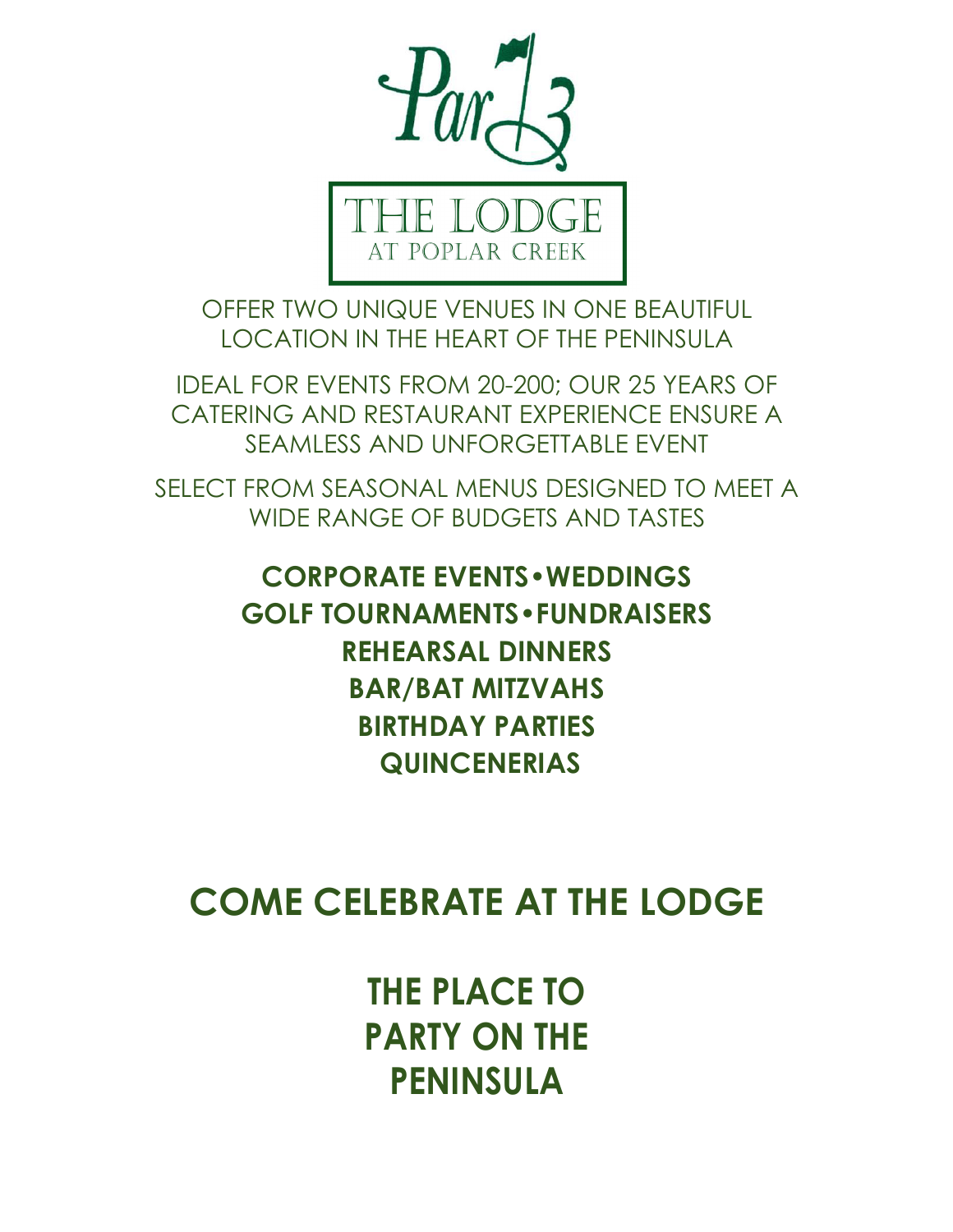# THE LODGE Private Dining

# **Planning**

# **Location**

The LODGE is located at the end of a beautiful green fairway on the Poplar Creek Golf Course and can host an intimate dinner for 20 as successfully as a corporate cocktail party for 200 and many other options in between. Our attentive and knowledgeable staff is committed to helping you create an event that is not only unforgettable but reflects your personal style and budget. Private Dining Spaces Available: THE LODGE Reception capacity of 200, with a dance area 150. Terrace - Reception capacity 100; seated 80, Par THREE Restaurant – reception 100, seated 100

# **Deposit and Guarantee**

A \$500.00 deposit is required to secure a date. Once a proposal has been accepted, a 50% deposit is required. Attendance must be confirmed 7 days in advance of the event date. This number will be considered your guarantee. We will do our best to accommodate any increases in quarantee. However an increase in price per person may occur on additional guests.

#### **Menus**

Menus can be customized to best suit your needs and budget.

### **Appetizers**

A selection of tray passed or stationed Appetizers are available for cocktail receptions or to add on to lunch or dinner menus

#### **Beverages**

All beverages including wine, liquor, and non-alcoholic beverages are an additional cost. All beverage orders including wine selection must be completed at time of booking.

#### **Bar**

We offer hosted and no-host options for your bar needs. Bars are available at well, call or premium level, for your event. Please refer to the bar portion of the guidelines for details.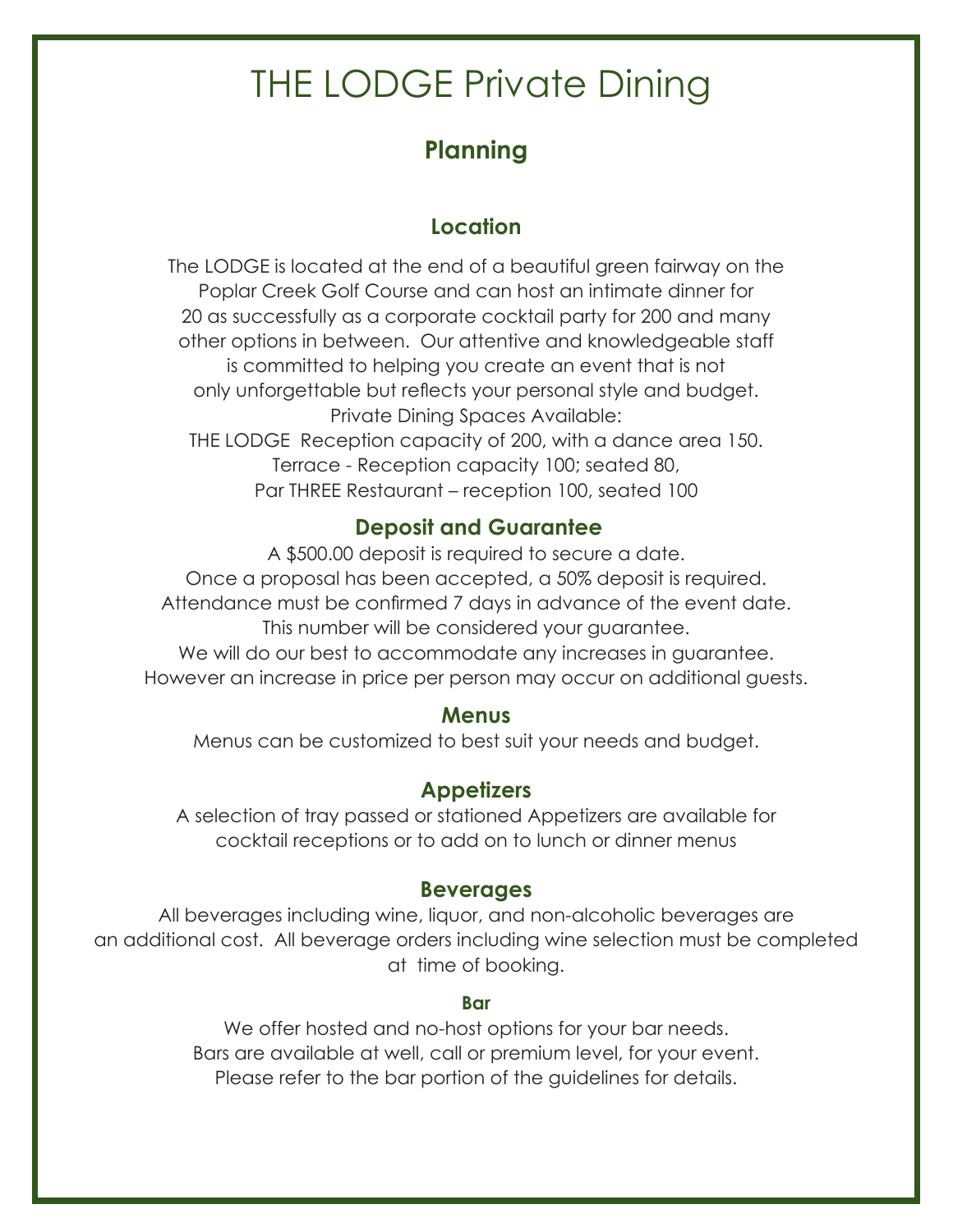## **TOURNAMENTS BREAKFAST**

#### **The Links Continental ~ \$12 per person ~**

Fresh Fruit platter Assorted Breakfast Breads Bagels with Cream Cheese Butter & Preserves add Smoked Salmon and Condiments \$5.00 Orange Juice, Fresh Brewed Coffee & Herbal Teas

#### **Grab and Go Breakfast ~ \$11 per person ~**

#### **Breakfast Burritos**

#### **Breakfast Sandwiches**

with scrambled eggs, chicken apple sausage and cheese; Salsa & Sour cream on the side Fresh Fruit Fresh Brewed Coffee & Herbal Teas

with scrambled eggs, chicken apple sausage and cheese Fresh Fruit Cups Fresh Brewed Coffee & Herbal Teas

#### **PCGC Sunrise Buffet (Minimum 25 people)~ \$18 per person** ~

Select two of the following: Scrambled Eggs Vegetable, Egg & Cheese Scramble Ham & Cheese Scramble +Smoked Bacon & chicken apple sausage Home Potatoes Fresh Fruit Platter Assorted Breakfast Breads Butter & Preserves Orange Juice Fresh Brewed Coffee & Herbal Teas

#### **The LODGE Brunch Buffet (Minimum 25 people)~ \$23 per person ~**

Eggs Benedict Scrambled Eggs Home Potatoes Extra Thick Applewood Smoked Bacon Chicken Apple Sausage Bakery Basket or Vanilla Bean French Toast Smoked Salmon with bagels and cream cheese Fresh Fruit Salad Orange Juice Fresh Brewed Coffee & Herbal Teas

All prices are subject to a 22% service charge, 8% catering/event management fee and current sales tax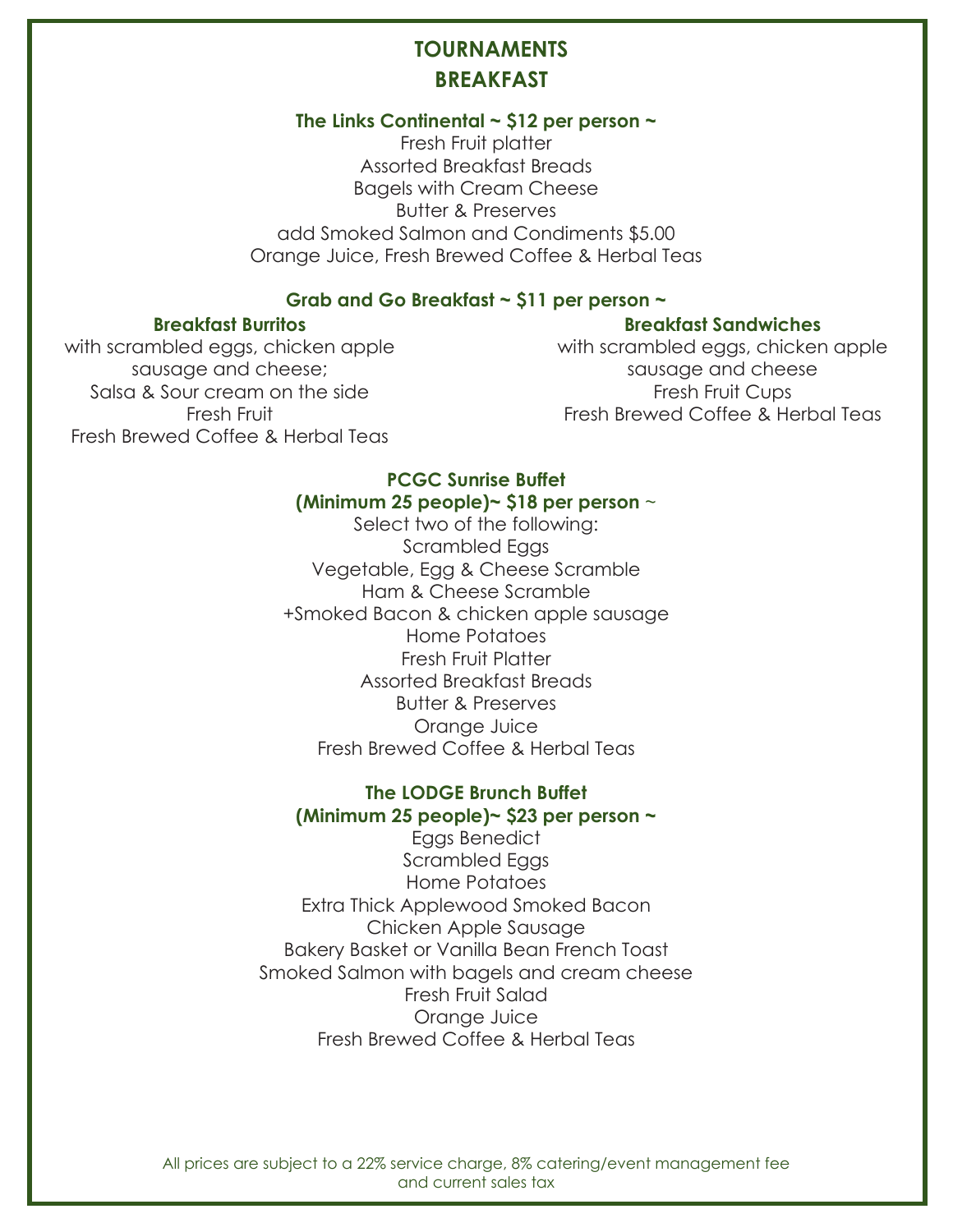# **TOURNAMENTS LUNCH/DINNER**

#### **Hole in One - Box Lunch ~ \$15 per person ~**

Assorted Sandwiches: Tuna, Roast Breast of Turkey, Roast Beef, Grilled Veggie All come with complimenting cheese and aioli Assorted Chips, whole fruit Include cookies or brownies add \$1.50

#### **The Link's Links ~ \$12 per person ~**

Hot Dogs, Hot Links, Polish Sausage, Chicken Apple Sausage Buns, Condiments Assorted Chips, whole fruit, Include cookies or brownies add \$1.50

#### **Deli Bar~\$24 per person~**

Pasta Salad or Potato Salad Field Green Salad with Balsamic Vinaigrette Assorted Breads & Condiments Tri Tip Balsamico, Oven Roasted Turkey & Black Forrest Ham and Albacore Tuna Salad Sliced Swiss, Cheddar & Jack Cheeses Sliced Tomato, Red Onion, Lettuce & Dill Pickles Basket of assorted Chips Chocolate Chip Cookies

#### **THE Grill ~\$18.00/\$23.00 per person~**

Potato Salad, Cole Slaw Build your own Burgers, or Grilled Chicken Choice of Salad Include cookies or brownies add \$1.50

#### **THE BBQ ~\$28.50/33.50 per person~**

Chipotle Potato Salad or Cole Slaw Honey Corn Bread, Choose 3: BBQ Tri Tip, BBQ Chicken, BBQ Pulled Pork, BBQ Pork Ribs, Grilled Salmon Green Salad Bar Include cookies or brownies add \$1.50

#### **Baja Buffet ~\$22.50/\$27.50 per person~**

House made Tortilla Chips Roasted Tomato Salsa Fresh Tortillas Carne Asada or Carnitas Pollo Asado Spanish Rice, Black Beans Shredded Cheese, Sour cream, Guacamole & Cilantro

#### **Italian Lunch~\$23.00/\$28.00 per person~**

Caesar Salad Penne with 2 sauces: Bolognese and Pesto Seasonal Ravioli Ratatouille Vegetables Garlic Bread Add \$4 per person to add grilled Chicken

#### **U.S. OPEN Buffet ~\$33.50/\$38.50 per person~**

Salad Bar Caesar Salad Mac N Cheese Yukon Gold Mashed Potaotes Seasonal Vegetables Grilled Tri Tip with Chimichurri BBQ Pork Ribs Grilled Salmon Fillet Assorted Desserts

Sodas and bottled water served at lunch Coffee, decaf, iced tea and soft drinks served at dinner Desserts can be added to dinner menus for \$5.00